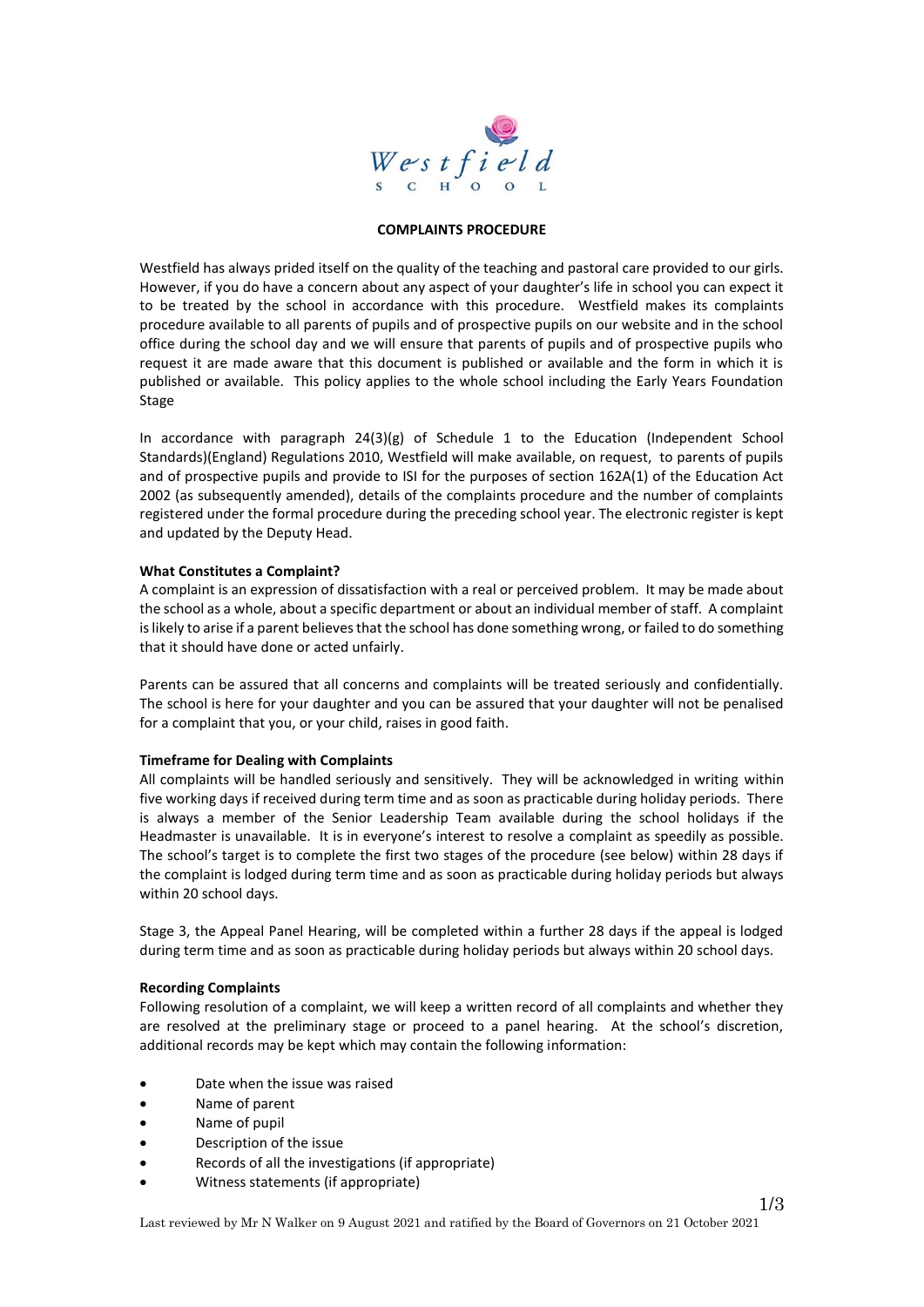- Name of member(s) of staff handling the issue at each stage
- Copies of all correspondence on the issue (including emails and records of phone conversations)

Correspondence, statements and records relating to individual complaints will be kept confidential except to the extent required by paragraph (k) of Schedule 1 to the Education (Independent Schools Standards)(England) Regulations 2010, by the Secretary of State or where disclosure is required by the ISI under Section 162(A) of the Education Act 2002 (as amended), or under other legal authority.

## **Stage 0 – Initial Concern raised**

- If you have a concern you should normally contact your daughter's Form Tutor, or the subject teacher involved, in the first instance. In many cases, the matter will be resolved straightaway by this means.
- If the initial concern cannot be immediately resolved, either the parent or the member of staff may choose to make it an informal complaint in accordance with Stage 1 of this process.

## **Stage 1 – Informal Resolution**

- It is hoped that most complaints and concerns will be resolved quickly and informally.
- If your concern could not be resolved straightaway, the Form Tutor or subject teacher involved will make a written record of the concerns and the date on which they were received and pass this to the Deputy Head for record keeping.
- If the Form Tutor cannot resolve the matter alone, it may be necessary for them to consult the Head of Faculty in Junior House or the Deputy Head in Senior House.
- Concerns initially raised with the Head of Faculty in Junior House or the Deputy Head in Senior House will usually be referred to the relevant Form Tutor unless the Head of Faculty in Junior House or the Deputy Head in Senior House deems it appropriate for them to deal with the matter personally.
- The Form Tutor, or relevant Senior Leader if deemed appropriate, will respond to your concern within one week during term time and as soon as possible during the holidays but always within 5 school days. If you are unhappy with the proposed resolution, then you will be advised to proceed with your complaint in accordance with stage 2 of this procedure.
- If, however, the complaint is against the Headmaster, parents should make their complaint directly to the Chair of Governors.

# **Stage 2 – Formal Resolution**

- If the complaint cannot be resolved on an informal basis then you should put your complaint in writing to the Headmaster within seven days of receipt of the informal resolution. The Headmaster will decide, after considering the complaint, the appropriate course of action.
- In most cases, the Headmaster will either meet with or speak to the parents concerned, normally within seven working days of receiving the complaint to discuss the matter. If possible, a resolution will be reached at this stage.
- It may be necessary for the Headmaster to carry out further investigations.
- The Headmaster will keep written records of all meetings and interviews held in relation to the complaint.
- Once the Headmaster is satisfied that, so far as is practicable, all of the relevant facts have been established, a decision will be made and you will be informed of this decision in writing. The Headmaster will also give reasons for his decision. This will usually be within 10 working days of speaking to the parents concerned.
- If the complaint is against the Headmaster, the Chair of Governors will call for a full report from the Headmaster and for all the relevant documents. The Chair may also call for a briefing from members of staff and will, in most cases, speak to or meet with the parents to discuss the matter further. Once the Chair is satisfied that, so far as is practicable, all of the relevant facts have been established, the parents will be informed of the decision in writing. The Chair will also give reasons for their decision.
- If you are still not satisfied with the decision, you should proceed to stage 3 of this procedure.